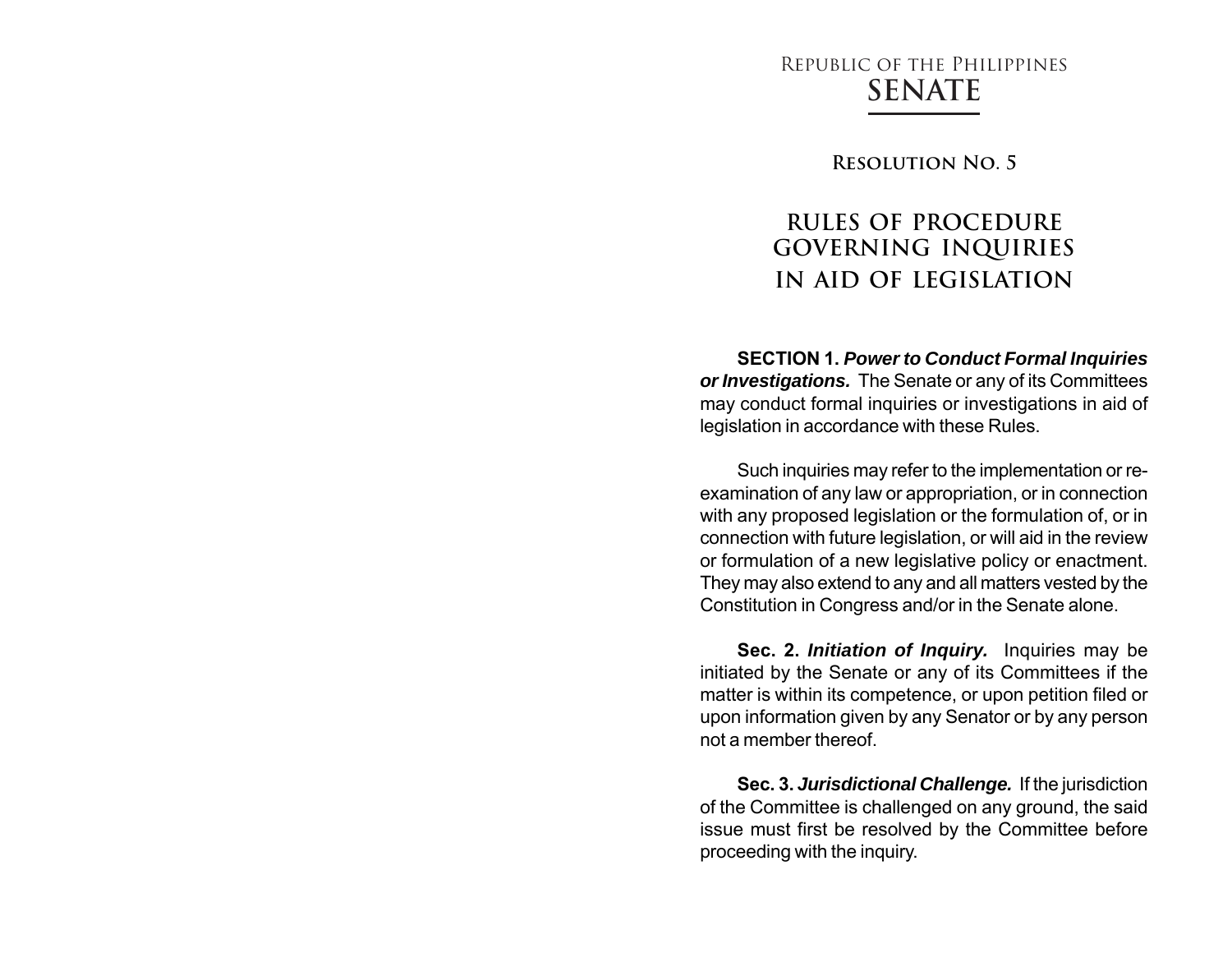If the Committee, by a majority vote of its members present there being a quorum, decides that its inquiry is pertinent or relevant to the implementation or reexamination of any law or appropriation or in connection with any pending or proposed legislation or will aid in the review or formulation of a new legislative policy or enactment, or extends to any and all matters vested by the Constitution in Congress and/or in the Senate alone, it shall overrule such objection and proceed with the investigation.

Only one challenge on the same ground shall be permitted.

The filing or pendency or any prosecution of criminal or administrative action shall not stop or abate any inquiry to carry out a legislative purpose.

**Sec. 4.** *Quorum.* One third of all the regular members of the Committee shall constitute a quorum but in no case shall it be less than two. The presence of *ex officio* members may be considered in determining the existence of a quorum.

**Sec. 5.** *Petition by Senators.* A petition filed or information given by a Senator shall set forth the facts upon which it is based. It need not be under oath but may be accompanied by supporting affidavits.

Such petition or information shall be addressed to the President, who shall refer the same to the appropriate Committee.

Nothing in this provision shall preclude the Senate from referring to any Committee or Committees any speech or resolution filed by any Senator which in its judgment requires an appropriate inquiry in aid of legislation.

**Sec. 6.** *Petition by Non-Members.* A petition filed or information given by any person not a Member of the Senate shall be under oath, stating the facts upon which it is based, and shall be accompanied by supporting affidavits.

If the President finds the petition or information to be in accordance with the requirements of this Section, he shall refer the same to the appropriate Committee.

**Sec. 7.** *Inquiry by One or More Committees.* The President shall determine the Committee or Committees to which a speech, resolution, petition or information, as the case may be, shall be referred: *Provided, however,* That in case referral is made to two Committees, a joint investigation shall be held.

**Sec. 8.** *Preliminary Determination.* Except in cases of bills and resolutions (which do not call for an investigation or inquiry) filed for consideration, the Committee to which a speech, resolution, petition, or information has been referred by the President shall meet within five (5) days after such referral, with proper notice to all its members, in an executive meeting to determine the action it would take thereon.

A decision to conduct an inquiry shall require the concurrence of a majority of the members present provided there is a quorum.

The decision of a Committee, whether or not to conduct an inquiry, shall be reported to the Committee on Rules. The Committee on Rules shall then regularly inform Senate of such action taken by the Committee. **(Section 8 has been repealed by Resolution No. 9, adopted on 15 August 2016)**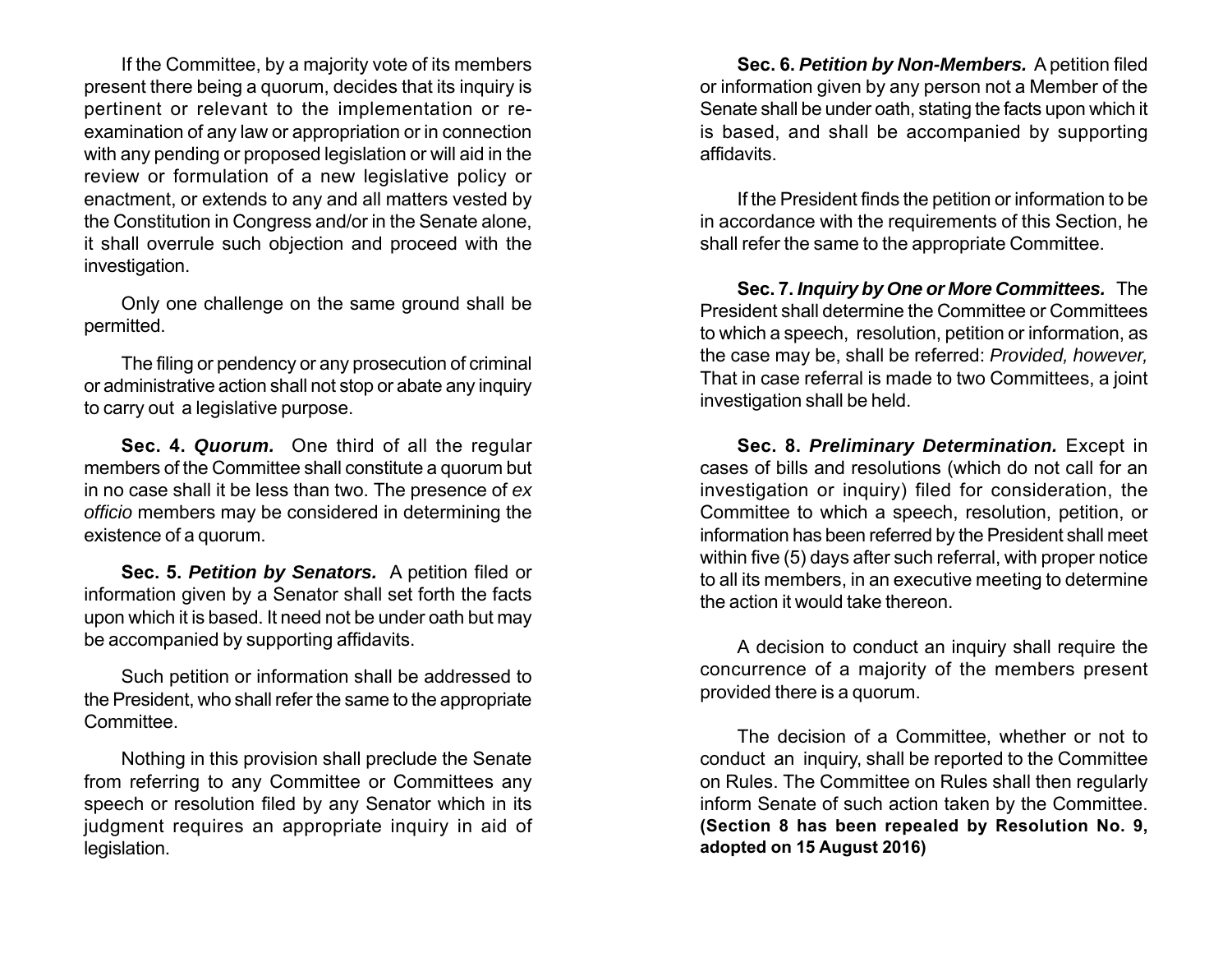**Sec. 9.** *Internal Rules.* A Committee which decides to conduct an inquiry may adopt internal rules of procedure for such inquiry, subject to these Rules.

**Sec. 10.** *Rule of Evidence.* Technical rules of evidence applicable to judicial proceedings which do not affect substantive rights need not be observed by the Committee.

**Sec. 11.** *Executive Session and Public Hearing.* (1) If the Committee believes that the interrogation of a witness in a public hearing might endanger national security, it may, *motu proprio* or upon motion of any interested party, conduct its inquiry in an executive session for the purpose of determining the necessity or advisability of conducting such interrogation thereafter in public hearing; (2) Attendance at executive sessions shall be limited to members of the Committee, its staff, other Members of the Senate, and other persons whose presence is requested or allowed by the Chairman; and (3) Testimony taken or material presented in an executive session, or any summary thereof, shall not be made public, in whole or in part, unless authorized by the Committee.

**Sec. 12.** *Testimony Under Oath.* All witnesses at executive sessions or public hearings who testify as to matters of fact shall give such testimony under oath or affirmation.

Witnesses may be called by the Committee on its own initiative or upon the request of the petitioner or person giving the information or any person who feels that he may be affected by the said inquiry.

**Sec. 13.** *Transcript of Testimony.* A complete and accurate record shall be kept of all testimonies and

proceedings at hearings, both in public and in executive sessions.

Any witness or his counsel, at his expense, may obtain a transcript of any public testimony of the witness from the Committee Secretary.

Any witness or his counsel may also obtain a transcript of his testimonies given in executive sessions under the following conditions:

- 1) When a special release of said testimony prior to public release is authorized by the Chairman; or
- 2) After said testimony has been made public by the Committee.

**Sec. 14.** *Right to Counsel.* (1) At every hearing, public or executive, every witness shall be accorded the right of having a counsel of his own choice; and (2) Except as provided in the Internal Rules of the Committee on Ethics and Privileges, the participation of counsel during the course of any hearing and while the witness is testifying shall be limited to advising said witness as to his legal rights. Counsel shall not be permitted to engage in oral argument with the Committee, but shall confine his activity to the area of legal advice to his client.

**Sec. 15.** *Conduct of Counsel.* Counsel for a witness shall conduct himself in a professional, ethical and proper manner. His failure to do so shall subject such counsel to disciplinary action which may include a warning, censure, removal from the hearing room, or punishment for contempt.

In such case of such removal of counsel, the witness shall have a reasonable time to obtain another counsel.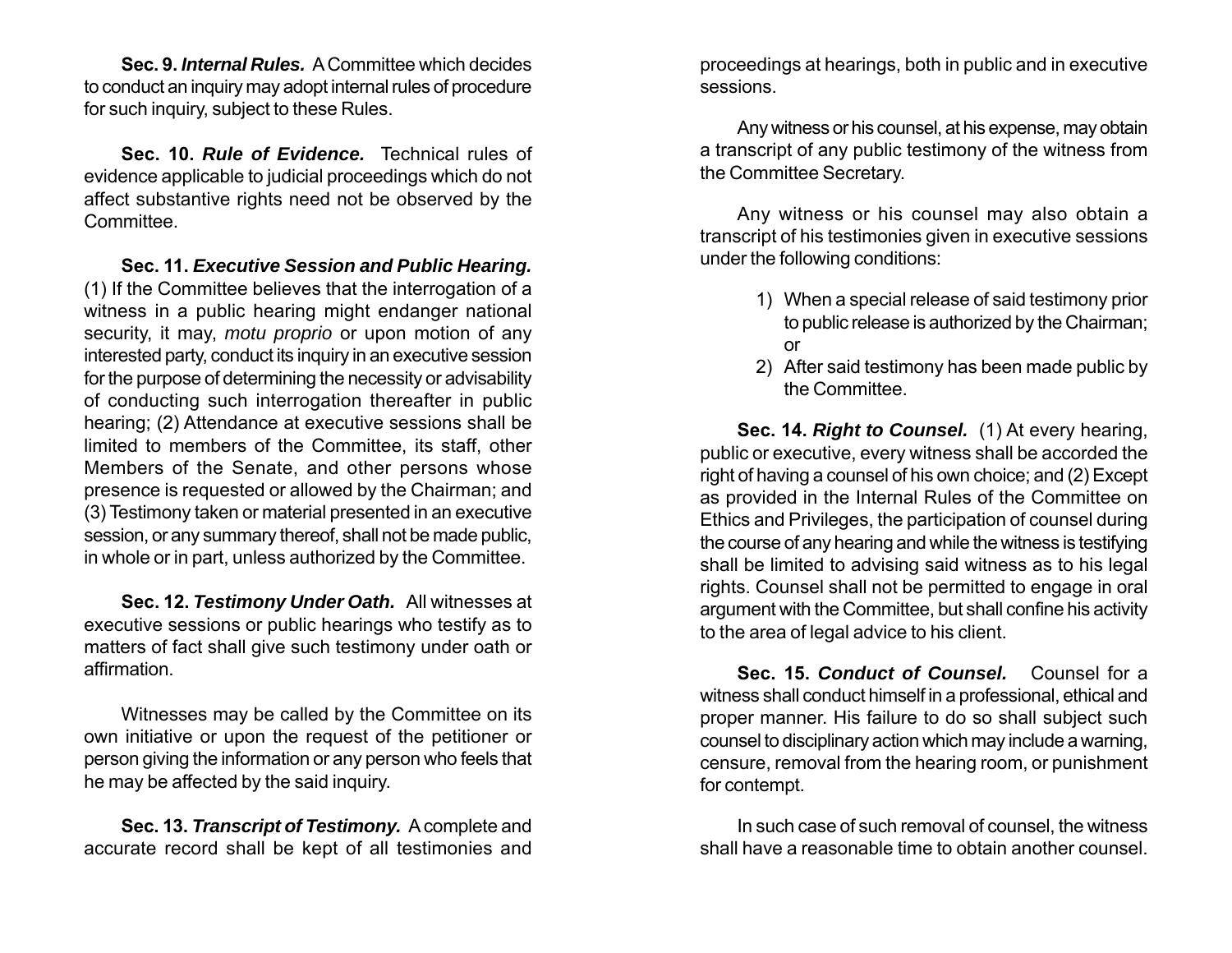Should the witness deliberately or capriciously fail or refuse to obtain the services of another counsel, the hearing shall continue and the testimony of such witness shall be taken.

**Sec. 16.** *Statement of Witness.* (1) Any witness desiring to make a prepared or written statement for the record shall file a copy of such statement with the Committee Secretary not less than twenty-four (24) hours in advance of the hearing at which the statement is to be presented; and (2) All such statements or portions thereof so received which are relevant and germane to the subject of investigation may, at the conclusion of the testimony of the witness, be inserted in the official transcript of the proceedings.

**Sec. 17.** *Powers of the Committee.* The Committee shall have the powers of an investigating committee, including the power to summon witnesses and take their testimony and to issue subpoena and subpoena *duces tecum*, signed by its Chairman, or in his absence by the Acting Chairman, and approved by the President. Within Metro Manila, such process shall be served by the Sergeant-at-Arms or his assistant. Outside of Metro Manila, service may be made by the police of a municipality or city, upon request of the Secretary.

Witnesses who are not government officials summoned by the Committee shall be entitled, upon request, subject to the approval of the President, to reasonable transportation expenses, plus such amounts as may be deemed necessary to defray the cost of his stay in Metro Manila on a day-to-day basis.

**Sec. 18.** *Contempt.\** (a) The Chairman with the concurrence of at least one (1) member of the Committee,

may punish or cite in contempt any witness before the Committee who disobeys any order of the Committee or refuses to be sworn or to testify or to answer a proper question by the Committee or any of its members, or testifying, testifies falsely or evasively, or who unduly refuses to appear or bring before the Committee certain documents and/or object evidence required by the Committee notwithstanding the issuance of the appropriate subpoena therefor. A majority of all the members of the Committee may, however, reverse or modify the aforesaid order of contempt within seven (7) days.

A contempt of the Committee shall be deemed a contempt of the Senate. Such witness may be ordered by the Committee to be detained in such place as it may designate under the custody of the Sergeant-at-Arms until he/she agrees to produce the required documents, or to be sworn or to testify, or otherwise purge himself/herself of that contempt.

b) A report of the detention of any person for contempt shall be submitted by the Sergeant-at-Arms to the Committee and the Senate.

**Sec. 19.** *Privilege Against Self-Incrimination.* A witness can invoke his right against self-incrimination only when a question which tends to elicit an answer that will incriminate him is propounded to him. However, he may offer to answer any question in an executive session.

No person can refuse to testify or be placed under oath or affirmation or answer questions before an incriminatory question is asked. His invocation of such right does not by itself excuse him from his duty to give testimony.

**<sup>\*</sup> As amended by Resolution No. 145 adopted on February 6, 2013 and published in the February 18, 2013 issue of the Manila Bulletin (p.8) and of The Daily Tribune (p.8).**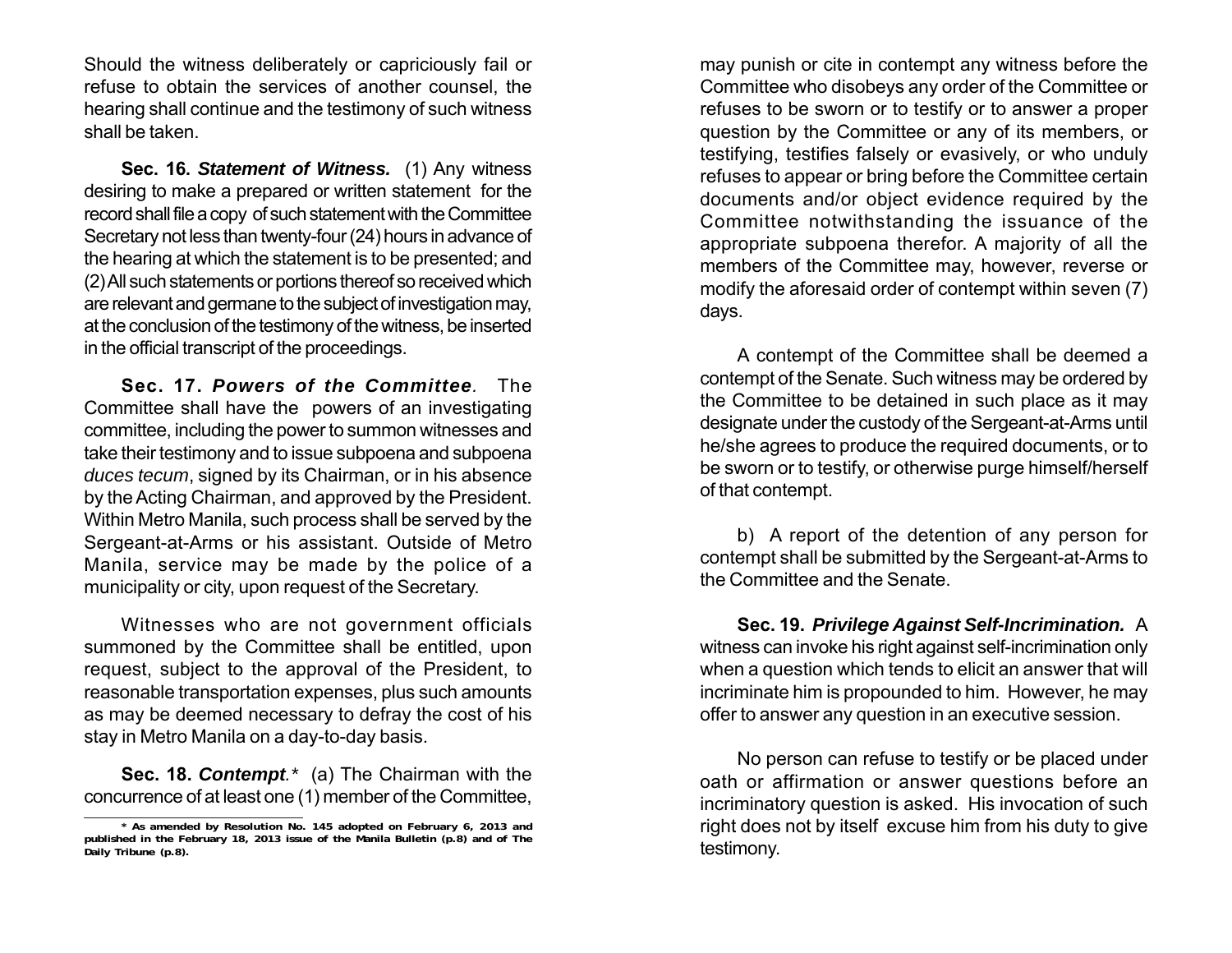In such a case, the Committee, by a majority vote of the members present there being a quorum, shall determine whether the right has been properly invoked. If the Committee decides otherwise, it shall resume its investigation and the question or questions previously refused to be answered shall be repeated to the witness. If the latter continues to refuse to answer the question, the Committee may punish him for contempt for contumacious conduct.

**Sec. 20.** *Subcommittees; Delegation of* Authority. The Chairman of a Committee may create subcommittees as may be deemed necessary for the purpose of performing any and all acts which the Committee as a whole is authorized to do and perform, except the power to punish for contempt under Section 18 hereof.

**Sec. 21.** *General Counsel.* The following committees shall have their respective counsel: Committee on Accountability of Public Officers and Investigations; Committee on Ethics and Privileges; Committee on Justice and Human Rights; and the Oversight Committee on Government Operations.

**Sec. 22.** *Report of Committee.* Within fifteen (15) days after the conclusion of the inquiry, the Committee shall meet to begin the consideration of its Report.

The Report shall be approved by a majority vote of all its members. Concurring and dissenting reports may likewise be made by the members who do not sign the majority report within seventy-two (72) hours from the approval of the report. The number of members who sign reports concurring in the conclusions of the Committee Report shall be taken into account in determining whether the Report has been approved by a majority of the

members: *Provided*, That the vote of a member who submits both a concurring and dissenting opinion shall not be considered as part of the majority unless he expressly indicates his vote for the majority position.

The Report, together with any concurring and/or dissenting opinions, shall be filed with the Secretary of the Senate, who shall include the same in the next Order of Business.

**Sec. 23.** *Action on Report.* The Report, upon inclusion in the Order of Business, shall be referred to the Committee on Rules for assignment in the Calendar.

**Sec. 24.** *Effectivity.* These Rules shall take effect after seven (7) days following complete publication in two (2) newspapers of general circulation and shall remain in force until amended or repealed. A copy of these Rules shall be posted on the official website of the Senate of the Philippines.\*

Adopted,

JUAN PONCE ENRILE *President of the Senate*

This Resolution was adopted by the Senate on August 9, 2010.

 EMMA LIRIO-REYES *Secretary of the Senate*

**<sup>\*</sup>The Rules of Procedure Governing Inquiries in Aid of Legislation was adopted by the Senate on 9 August 2010 and was published in the 19 August 2016 issue of the Manila Standard (p.C3). The Rules can be accessed at the Senate website:** *www.senate.gov.ph.*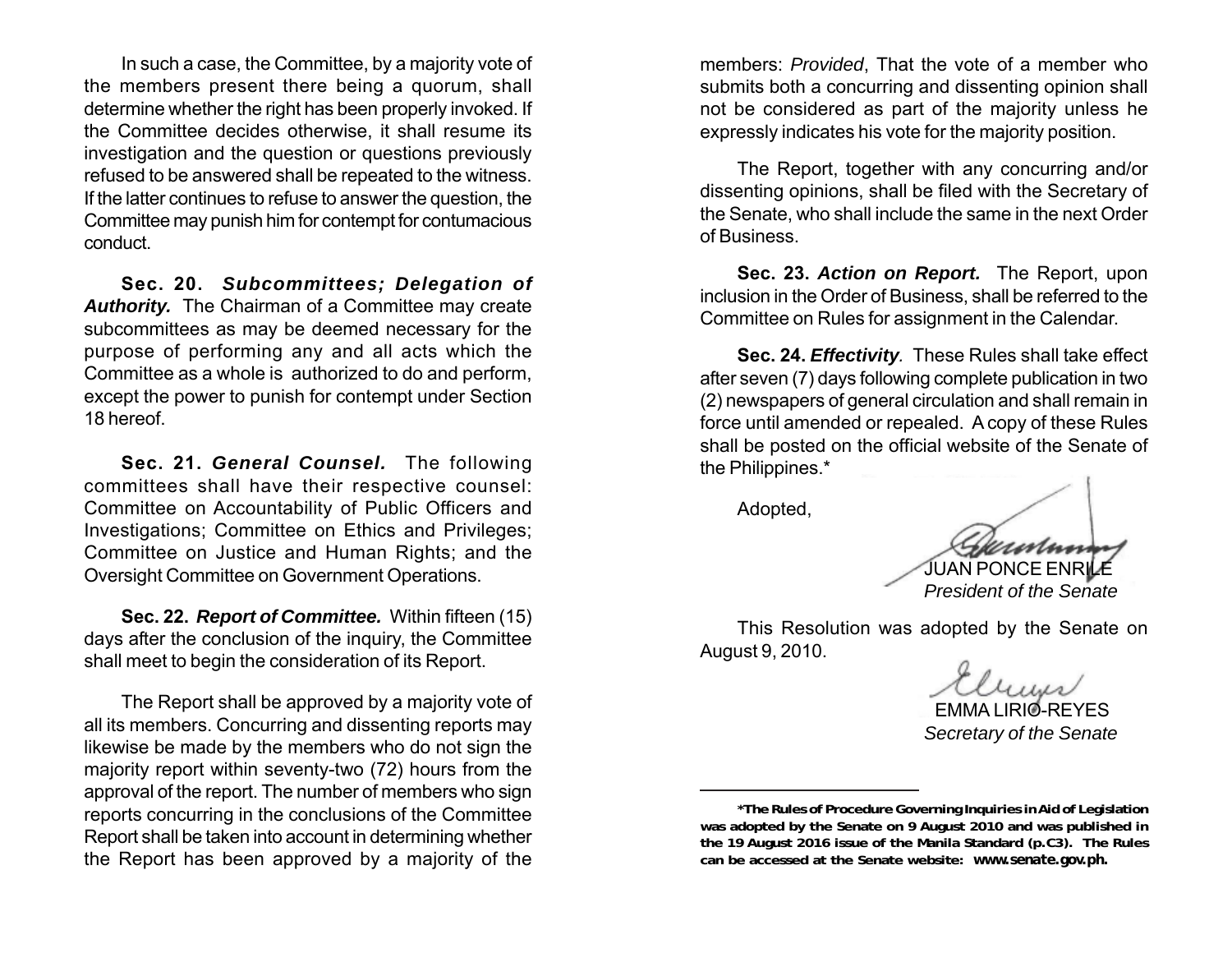## Republic of the Philippines **SENATE**

#### **Resolution No. 9**

### **Resolution Repealing Section 8 Of Resolution No. 5, As Amended, Otherwise Known As The Senate Rules Of Procedure Governing Inquiries In Aid Of Legislation**

WHEREAS, Article VI, Section 21 of the Constitution provides that "The Senate or the House of Representatives or any of its respective committees may conduct inquiries in aid of legislation in accordance with its duly published rules of procedure. The rights of persons appearing in or affected by such inquiries shall be respected";

WHEREAS, there is a need to repeal Section 8 of Senate Resolution No. 5, otherwise known as the Senate Rules of Procedure Governing Inquiries in Aid of Legislation to reflect the current long-standing practice of the Senate and its Committees;

WHEREAS, there is a need to publish anew Resolution No. 5 as amended hereby: Now, therefore, be it

*Resolved, as it is hereby resolved by the Senate of the Philippines*, To repeal Section 8 of Resolution No.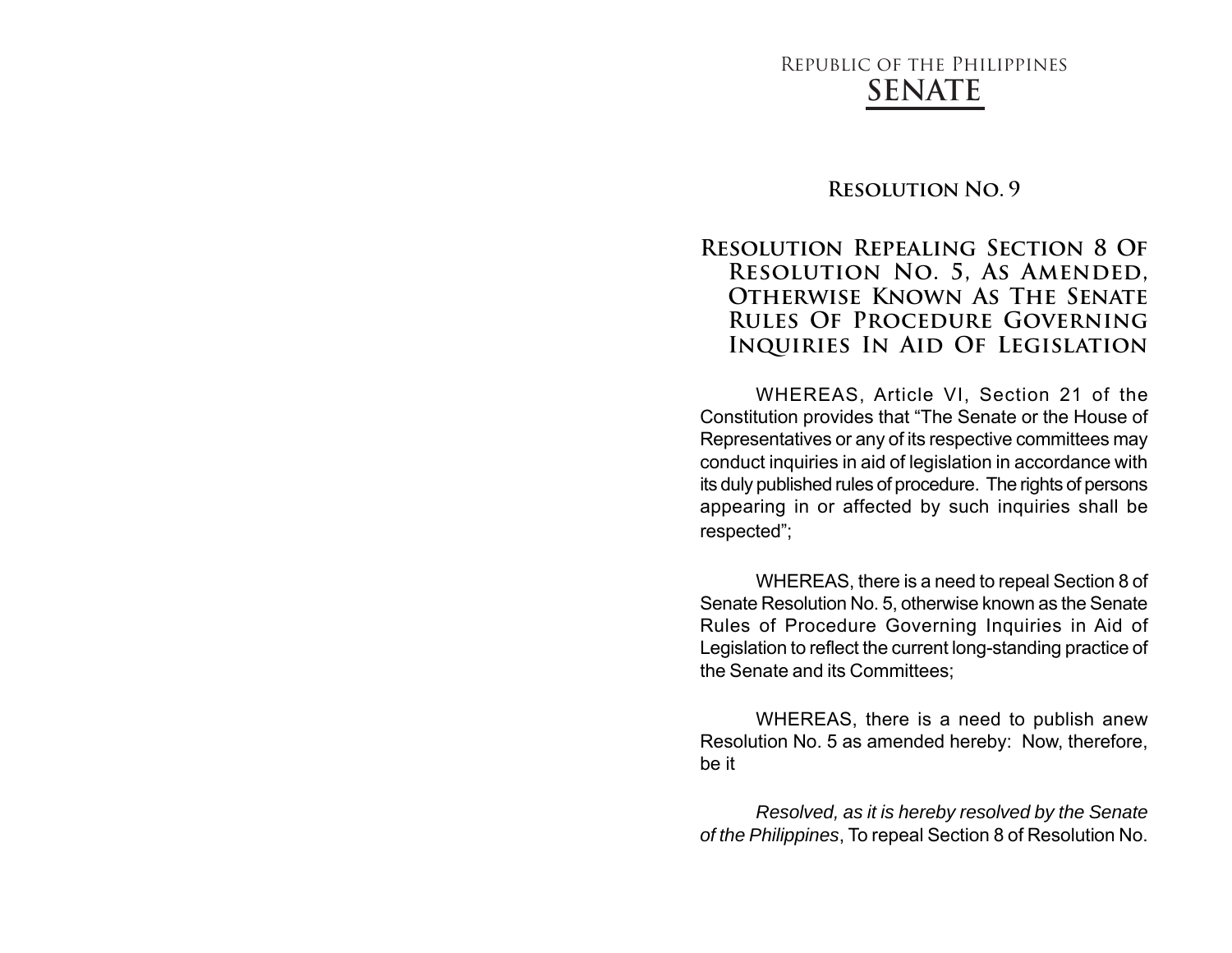5, as amended, otherwise known as the Senate Rules of Procedure Governing Inquiries in Aid of Legislation.

*Resolved, further*, That Resolution No. 5, as amended hereby, shall take effect immediately upon publication in a newspaper of general circulation and shall remain in force until amended or repealed. A copy of Resolution No. 5, as amended, shall be posted on the official website of the Senate of the Philippines.

Adopted,

AQUILINO "KOKO" PIMENTEL III

 *President of the Senate*

This Resolution was adopted by the Senate on August 15, 2016.

LUTGARDO B. BARBO Secretary of the Senate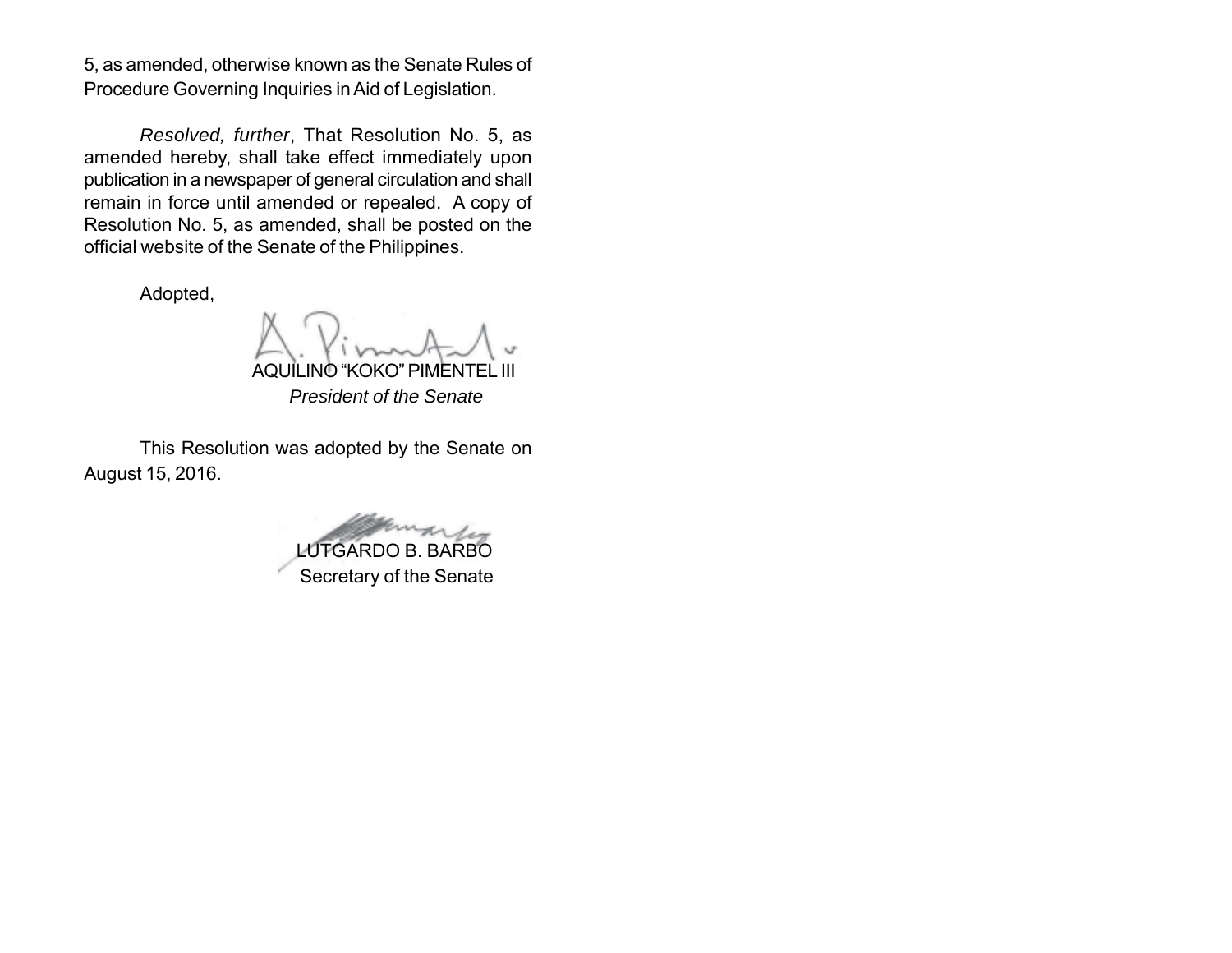## Republic of the Philippines **SENATE**

#### **Resolution No. 145**

### **Resolution Amending Resolution No. 5, Otherwise Known As The Rules Of Procedure Governing Inquiries In Aid Of Legislation**

Whereas, Article VI, Section 21 of the 1987 Constitution provides that the Senate or the House of Representatives or any of its respective committees may conduct inquiries in aid of legislation in accordance with its duly published rules of procedure;

Whereas, inherent to the enforcement of the right to conduct inquiries in aid of legislation is the right of the Senate and its committees to exercise the power of contempt;

Whereas, at present, the required vote necessary for a Senate committee to punish any witness for contempt is "a vote of a majority of all its members";

Whereas, the amendment is necessary to allow the senators to attend to equally important matters requiring their immediate attention without frustrating the inherent right of the committees to exercise the power of contempt: Now, therefore, be it

*Resolved, as it is hereby resolved, by the Senate of the Philippines,* To amend Section 18 of